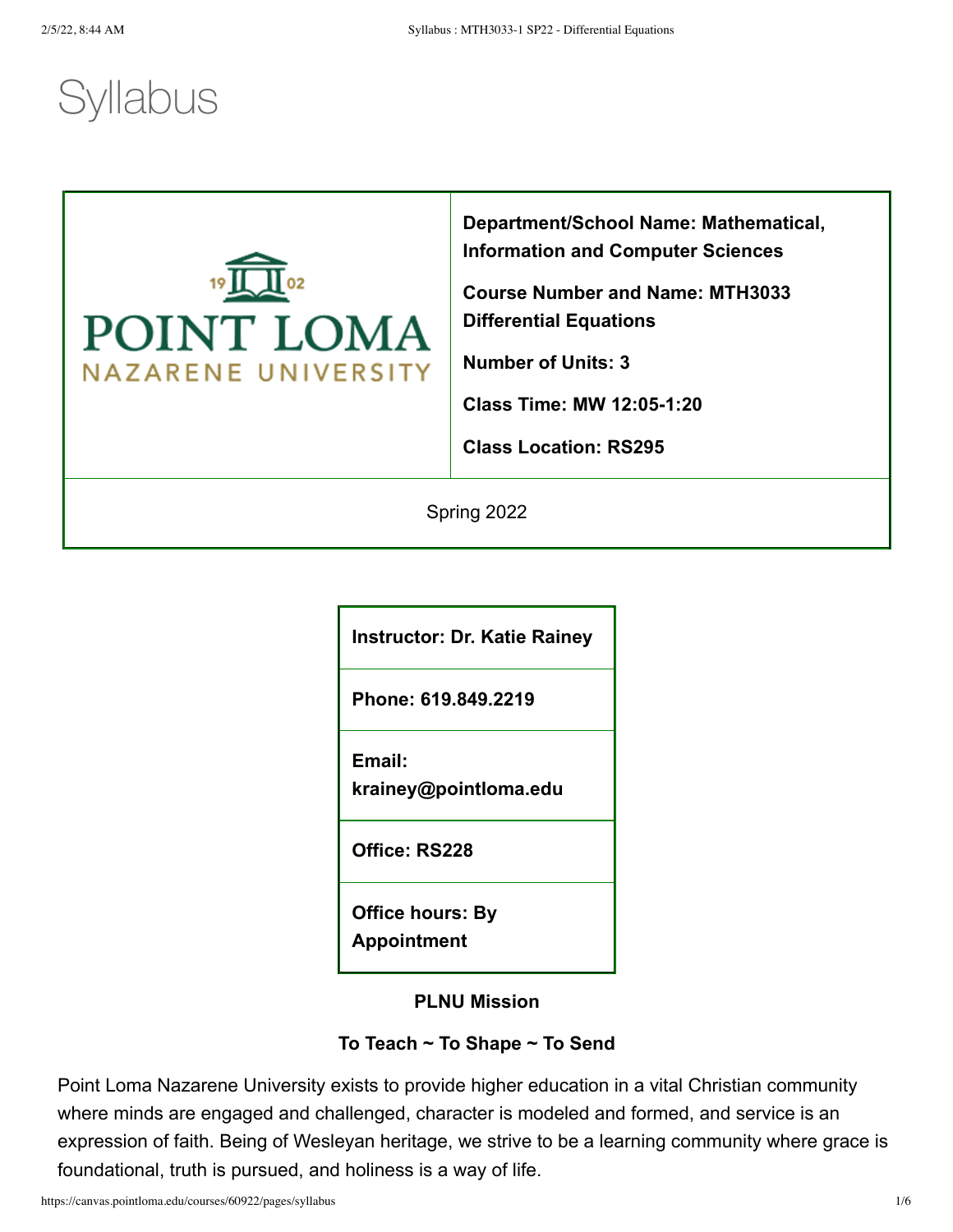#### **Department Mission**

The Mathematical, Information, and Computer Sciences department at Point Loma Nazarene University is committed to maintaining a curriculum that provides its students with the tools to be productive, the passion to continue learning, and Christian perspectives to provide a basis for making sound value judgments.

# **COURSE DESCRIPTION**

# MTH3033 Differential Equations (3)

Ordinary differential equations, solutions by analytical and numerical methods in the context of realworld applications. A brief introduction to partial differential equations and Fourier series. Prerequisite: MTH2074

# **COURSE LEARNING OUTCOMES**

- 1. Students will be able to apply their mathematical knowledge and critical thinking to solving problems
- 2. Students will be able to apply their technical knowledge to solve problems.

# **REQUIRED TEXTS AND RECOMMENDED STUDY RESOURCES**

*Fundamentals of Differential Equations,* Ninth Edition, by Nagle, Saff and Snider*.*

# **COURSE CREDIT HOUR INFORMATION**

In the interest of providing sufficient time to accomplish the stated Course Learning Outcomes, this class meets the PLNU credit hour policy for a 3 unit class delivered over fifteen weeks. Specific details about how the class meets the credit hour requirement can be provided upon request. (Based on 37.5 hours of student engagement per credit hour.)

### **ASSESSMENT AND GRADING**

### **Graded Components**

- **Homework**: Homework will be assigned every week. The previous week's homework will be due Monday night, so you can ask questions during class on Monday. *Doing all of the assigned homework before the next class will almost certainly ensure that you successfully master the course material. The exams will be like the homework; there should be no surprises.* You must be persistent in solving homework problems; when you need help, ask me, fellow classmates, other friends, the internet, or your favorite MICS professor, but be sure to keep up with the pace of the class.
- **Quiz Explanations.** Quizzes will be given at the end of class most Wednesdays. You will grade the quiz yourself *and* write a detailed explanation of the problem (as described in the posted assignment) to be turned in the following Friday before midnight. This is meant to make you take a closer look at the course material, think about problems in the context of the course, and to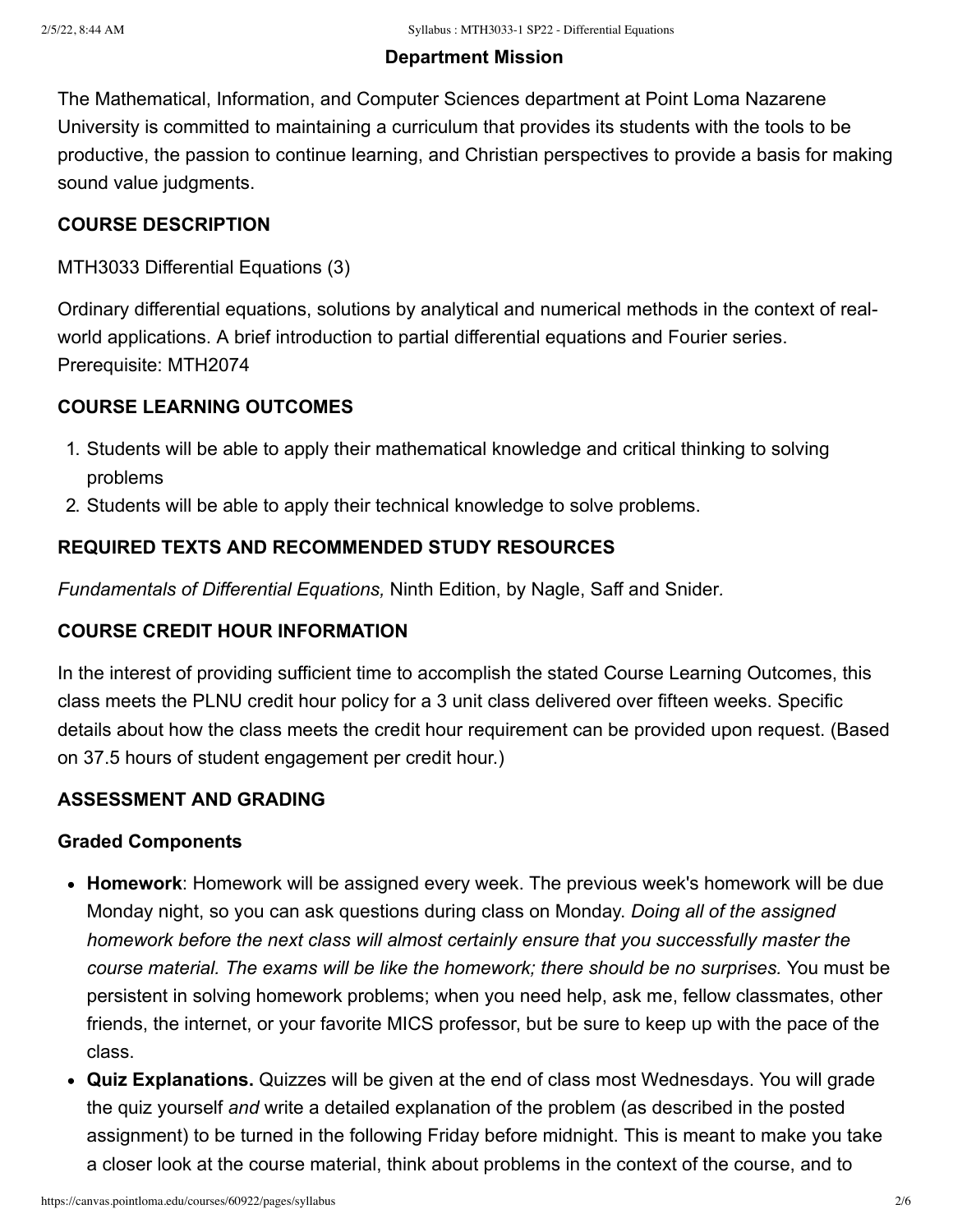work on your technical writing skills. The quiz explanation requirements may shift throughout the course at the instructor's discretion.

- **Attendance.** Attendance points will be given during each class meeting. In the case of an excused absence or when the instructor cancels class, you must watch the assigned videos for that meeting and turn in written notes in order to receive attendance points.
- **Examinations and the Final Examination**. Examinations and the Final Examination will include problems and questions over material assigned in the text, readings and handouts, as well as material presented in class. No examination shall be missed without prior consent or a welldocumented emergency beyond your control. A score of zero will be assigned for an examination that is missed without prior consent or a well-documented emergency beyond your control. The final exam date and time is set by the university at the beginning of the semester and may not be changed by the instructor. This schedule can be found on the university website and in the course calendar. No requests for early examinations will be approved. Only in the case that a student is required to take three exams during the same day of finals week, is an instructor authorized to consider changing the exam date and time for that particular student.
- **Late work**. Up to a maximum of one homework assignment and one quiz will be accepted up to 3 days late provided that consent is received from the professor before it is due. Otherwise, homework assignments and quizzes that are submitted late without prior consent will be given half credit. If more than half of the homework assignments are submitted on time, then the lowest homework score will be dropped from the calculations of the homework grade.
- The examination schedule is included in the daily schedule. This instructor does not intend to accept excuses such as poor communication with parents, benefactors, surf team sponsors and/or travel agents.

| <b>Grading Distribution</b>  | <b>Percent</b> |
|------------------------------|----------------|
| Midterm Exam                 | 25             |
| Final Exam                   | 30             |
| ∣Homework                    | 20             |
| Quizzes                      | 20             |
| Attendance and Video Notes 5 |                |
| Total                        | 100            |

# **Grading Scale**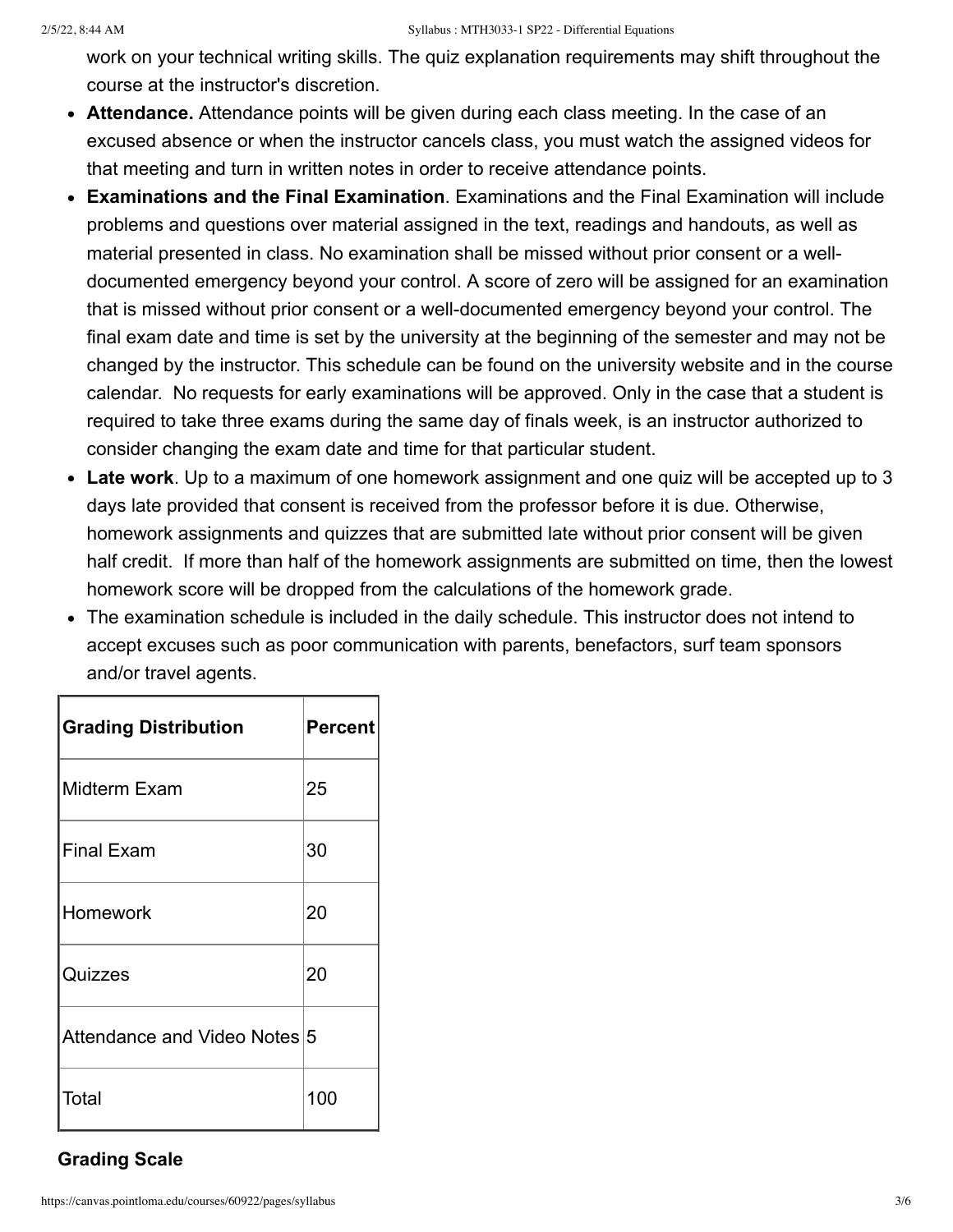Grades are based on the number of points accumulated throughout the course with the following exception. A student must pass at least one of the Midterm Exam or the Final Exam in order to pass the class. That is, a score of 60% must be achieved on one of the Exams, or else the final grade will be an F regardless of all other point totals. Approximate minimal percentages required to obtain a given grade are:

| <b>Standard Grade Scale Based on Percentages</b> |           |           |             |          |  |  |
|--------------------------------------------------|-----------|-----------|-------------|----------|--|--|
| Α                                                | В         | С         | D           | F        |  |  |
|                                                  | 87.5-90   | 77.5-80   | 67.5-70     |          |  |  |
| $92.5 - 100$                                     | 82.5-87.5 | 72.5-77.5 | 62.5 - 67.5 | $0 - 60$ |  |  |
| 90-92.5                                          | 80-82.5   | 70-72.5   | 60-62.5     |          |  |  |

# **REMOTE CLASSES**

Class may occasionally be required to meet on Zoom. Keep the following in mind for remote attendance.

- Show up to Zoom on time.
- Turn on camera and make sure your camera is turned on for the entire length of the class.
	- If you need to have camera turned off an email MUST be sent to me prior to class otherwise I will consider this an unexcused absence.
	- Excused reasons for intermittent camera being off: need to use the restroom, may need to protect roommate
- Participate with professor and peers by unmuting OR using the chat.
- Make sure you are in a quiet space (when possible) free of distractions.
	- Students will not get participation points if they are driving in a car, at work etc.
	- You should reserve this class time just like you would if you were face to face.
- Once PLNU returns to face-to-face learning, unless you have an EAC accommodation (i.e., Isolation/Quarantine, Concussion, Remote Accommodation), you may not participate via remote learning.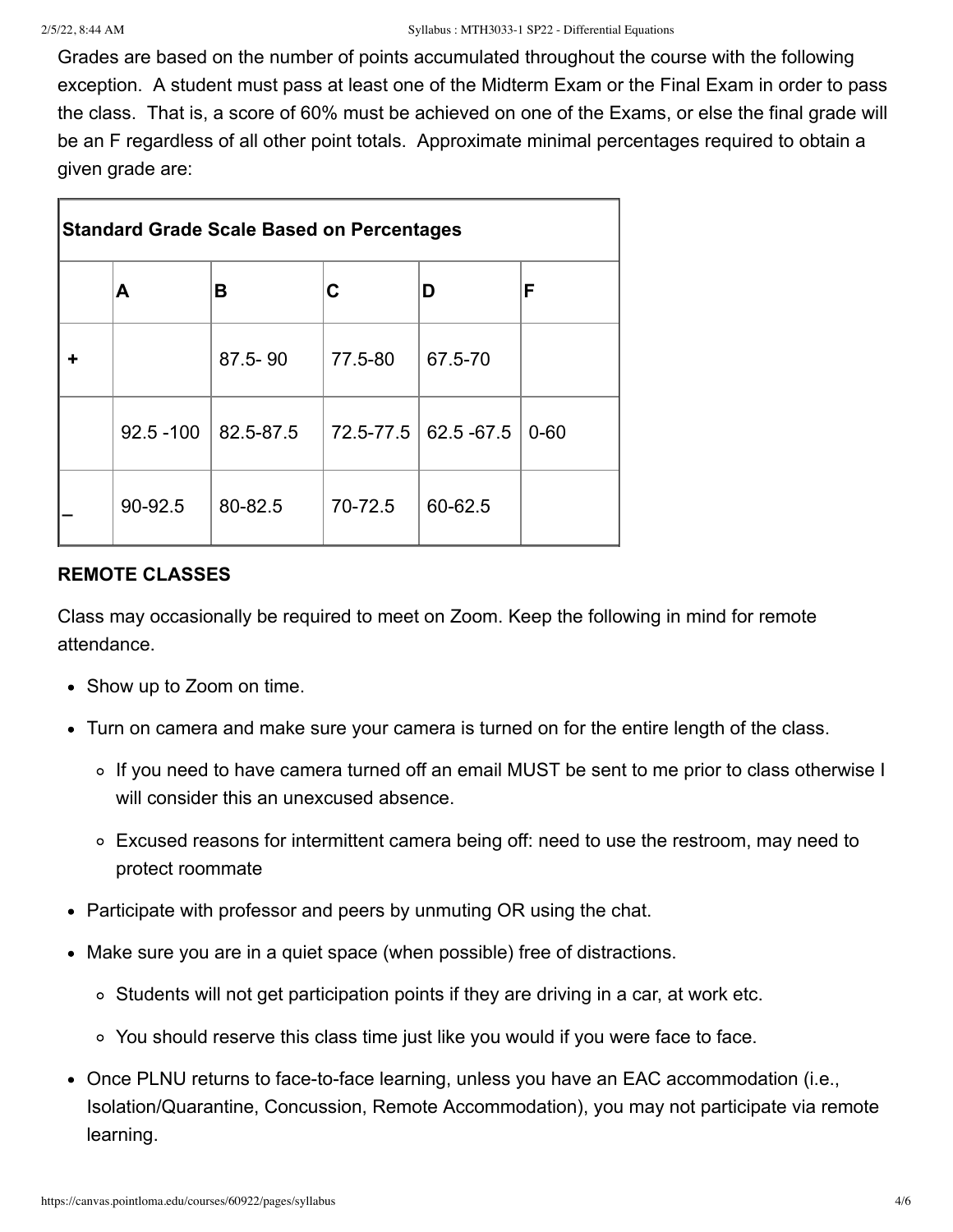• Please keep in mind that PLNU's absence policy states that your absences may not surpass 20% of our class sessions.

# **STATE AUTHORIZATION**

State authorization is a formal determination by a state that Point Loma Nazarene University is approved to conduct activities regulated by that state. In certain states outside California, Point Loma Nazarene University is not authorized to enroll online (distance education) students. If a student moves to another state after admission to the program and/or enrollment in an online course, continuation within the program and/or course will depend on whether Point Loma Nazarene University is authorized to offer distance education courses in that state. It is the student's responsibility to notify the institution of any change in his or her physical location. Refer to the map on **State Authorization (https://www.pointloma.edu/offices/office-institutional-effectivenessresearch/disclosures)** [to view which states allow online \(distance education\) outside of Calif](https://www.pointloma.edu/offices/office-institutional-effectiveness-research/disclosures)ornia.

# **INCOMPLETES AND LATE ASSIGNMENTS**

All assignments are to be submitted/turned in by the beginning of the class session when they are due—including assignments posted in Canvas. Incompletes will only be assigned in extremely unusual circumstances.

# **CLASS ENROLLMENT**

It is the student's responsibility to maintain his/her class schedule. Should the need arise to drop this course (personal emergencies, poor performance, etc.), the student has the responsibility to follow through (provided the drop date meets the stated calendar deadline established by the university), not the instructor. Simply ceasing to attend this course or failing to follow through to arrange for a change of registration (drop/add) may easily result in a grade of F on the official transcript.

# **PLNU COPYRIGHT POLICY**

Point Loma Nazarene University, as a non-profit educational institution, is entitled by law to use materials protected by the US Copyright Act for classroom education. Any use of those materials outside the class may violate the law.

# **PLNU ACADEMIC HONESTY POLICY**

Students should demonstrate academic honesty by doing original work and by giving appropriate credit to the ideas of others. Academic dishonesty is the act of presenting information, ideas, and/or concepts as one's own when in reality they are the results of another person's creativity and effort. A faculty member who believes a situation involving academic dishonesty has been detected may assign a failing grade for that assignment or examination, or, depending on the seriousness of the offense, for the course. Faculty should follow and students may appeal using the procedure in the university Catalog. See **Academic Policies [\(http://catalog.pointloma.edu/content.php?](http://catalog.pointloma.edu/content.php?catoid=18&navoid=1278)**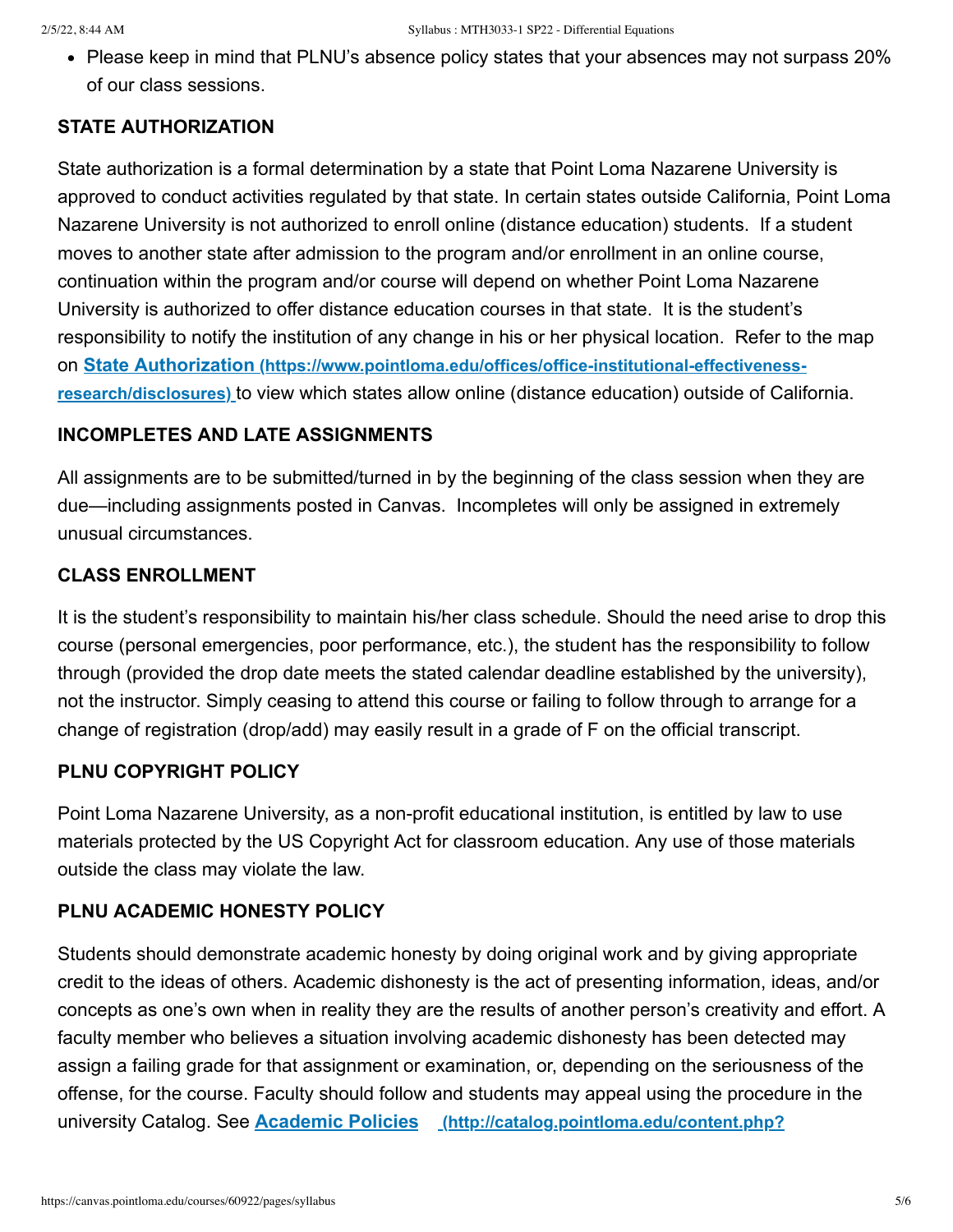**catoid=18&navoid=1278)** [for definitions of kinds of academic dishonesty and for further po](http://catalog.pointloma.edu/content.php?catoid=18&navoid=1278)licy information.

# **PLNU ACADEMIC ACCOMMODATIONS POLICY**

PLNU is committed to providing equal opportunity for participation in all its programs, services, and activities. Students with disabilities may request course-related accommodations by contacting the Educational Access Center (EAC), located in the Bond Academic Center

(**EAC@pointloma.edu (Links to an external site.) (https://mail.google.com/mail/? [view=cm&fs=1&tf=1&to=EAC@pointloma.edu\)](https://mail.google.com/mail/?view=cm&fs=1&tf=1&to=EAC@pointloma.edu)** or 619-849-2486). Once a student's eligibility for an accommodation has been determined, the EAC will issue an academic accommodation plan ("AP") to all faculty who teach courses in which the student is enrolled each semester.

PLNU highly recommends that students speak with their professors during the first two weeks of each semester/term about the implementation of their AP in that particular course and/or if they do not wish to utilize some or all of the elements of their AP in that course.

Students who need accommodations for a disability should contact the EAC as early as possible (i.e., ideally before the beginning of the semester) to assure appropriate accommodations can be provided. It is the student's responsibility to make the first contact with the EAC.

# **PLNU ATTENDANCE AND PARTICIPATION POLICY**

Attendance is expected at each class session. In the event of an absence you are responsible for the material covered in class and the assignments given that day.

Regular and punctual attendance at all classes is considered essential to optimum academic achievement. If the student is absent from more than 10 percent of class meetings, the faculty member can file a written report which may result in de-enrollment. If the absences exceed 20 percent, the student may be de-enrolled without notice until the university drop date or, after that [date, receive the appropriate grade for their work and participation. See](http://catalog.pointloma.edu/content.php?catoid=18&navoid=1278) **Academic Policies (http://catalog.pointloma.edu/content.php?catoid=18&navoid=1278)** for further information about class attendance.

### **SPIRITUAL CARE**

Please be aware PLNU strives to be a place where you grow as whole persons. To this end, we provide resources for our students to encounter God and grow in their Christian faith. If students have questions, a desire to meet with the chaplain or have prayer requests you can contact the **Office of Spiritual Development [\(https://www.pointloma.edu/offices/spiritual-development\)](https://www.pointloma.edu/offices/spiritual-development)**